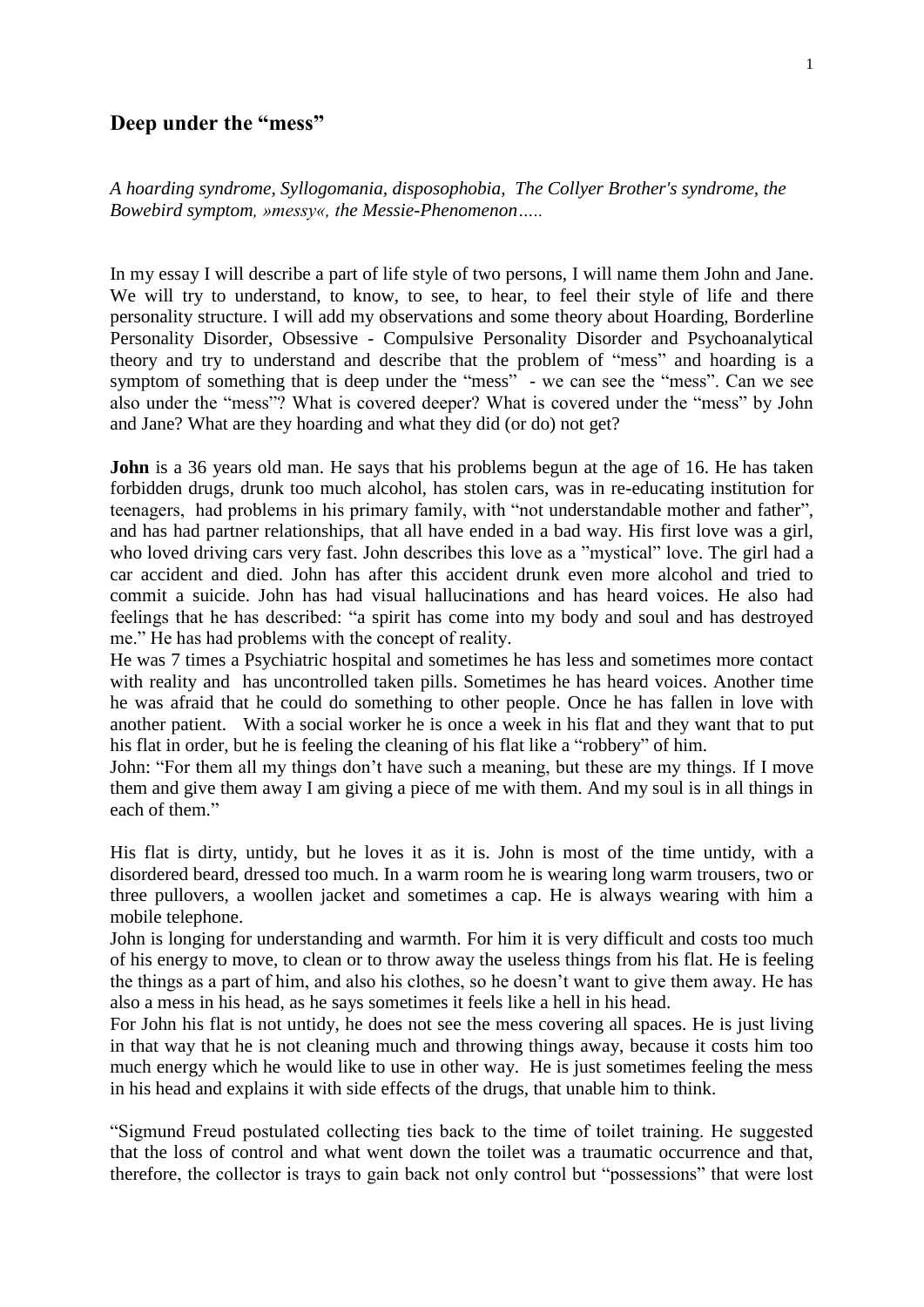so many years ago. It is a coping mechanism for managing anxiety and fear of losing control". (www.nationalpsychologist.com).

When we look at John's background he is sometimes mentioning his cruel, brutal mother "she did not understand me and she has hate me..." John was not a nice adolescent – if we take into account his history of substance abuse, stealing...etc. He has got a diagnose of borderline personality disorder and antisocial personality disorder (with psychotic episodes; later was added: paranoid schizophrenia) when he was approximately 20 years old. "Early writing on borderline personality disorder focused on the etiologic role of childhood abuse, noting that actual cruelty, neglect, brutality by the parents of many years' duration are factors found in these patients. These factors operate more or less constantly over many years from earliest childhood" (Bradly, Conklin, Westen in O'Donohue, Fowler and Lilienfeld, 2007:176-177). He obviously did not get enough love from parents, especially from his mother and later also from other relations. "Insecure attachment to parental figures, coupled with emotionally unstable or neglectful family environments, may account for the development of BPD. Other models suggest that sexual abuse may account for some of the severity of impulsive symptoms in BPD, such as self-mutilation, suicide attempts, substance abuse, promiscuity, running away, and assaultiveness"( Bradly, Conklin, Westen in O'Donohue, Fowler and Lilienfeld, 2007:178).

Harry Stack Sullivan devoted his life to the treatment of schizophrenia. He believed that the ethiology of the disorder resulted in early interpersonal difficulties (particularly in the childparent relationship), and he conceptualized the treatment as a long-term interpersonal process that attempted to addresses these early problems. Frieda Fromm-Reichmann said that these people are fundamentally lonely people who cannot overcome their fear and distrust of others because of adverse experiences early in life. Federn noted that schizophrenic patients have no barrier between what is inside and what is outside, because their ego boundary is no longer psychologically invested as it is in neurotic patients (Gabbard, 1994:187-188).

The last months John is quite stabile and can very good distinct between reality and his "other world", between "outside and inside." But he does not have motivation for cleaning his flat and throwing useless things away.

**Jane** is a 42 years old woman and a nurse. She was many years living abroad in a community and working as a volunteer with poor people. In the community the members lived in frugality. After 12 years she has left the community. She has returned to her birth place. For the last 5 years she is working in a retirement home. She is living alone in her flat.

As she was a child, their family was living in simplicity and modesty, but they were not poor. Jane's parents were simple working people, which have learned Jane and her two younger sisters and one brother to be humble and economical – to save things, because "the things are quite well to use them also in the next years and the clothes and shoes can be dressed by younger sisters and brother. It would be a pity to throw them away."In the times living in a community she had also a simple life style, no or very little own property and was dealing her flat also with other persons. She has never used to afford something just for her. But he had always loved reading books and newspapers, collecting postcards, photos and souvenirs.

She is doing well her job, sometimes meeting some friends, but the most time is she alone. She never invites her friends to her home. Once she has said: "It would be nice to drink a cup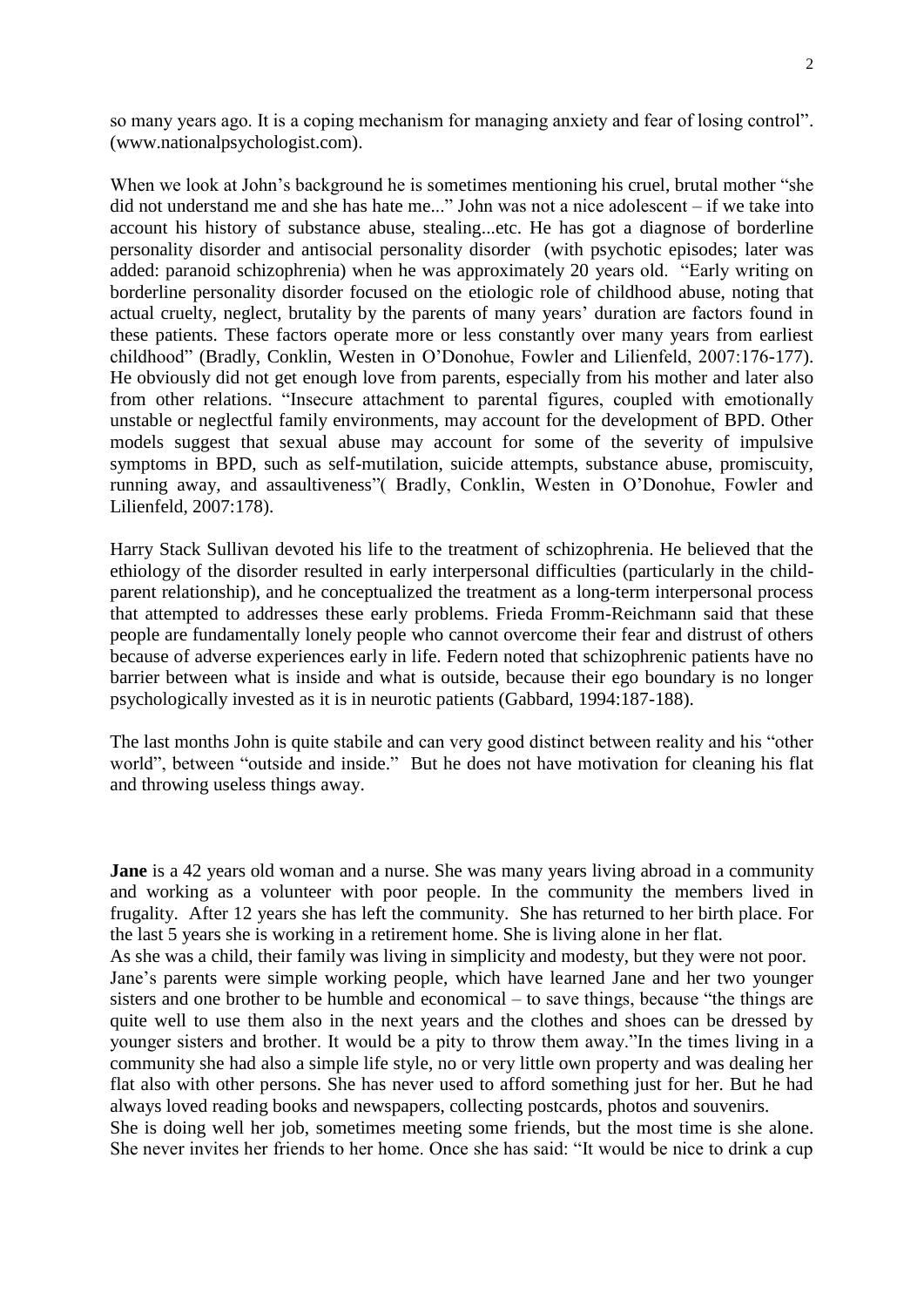of tea or coffee together, but I have so little space in my flat. And I have to clean it and put in order, but because of my working schedule I don't have much time to do this."

Jane is functioning on neurotic level (not as John on borderline or psychotic level). She is repressing her wishes and covering them by "mess".

Repression is the "queen" of all defences. It is also the main defence mechanism in neurosis. Here we have repressed unsolved conflicts. The unacceptable wishes, fantasies, feelings are expelled from conscious awareness. Repression is used as a defence mechanism against internal impulses and wishes (Gabbard, 1994:32-34).

By Jane is the super ego very strong and it has developed through her living style and education in the primal family, by studying medicine (she was one of the best students) and by living in community. She is showing the splitting between her wishes and fear to fulfil her wishes and is very undecided: "should I do this before that.., should I read this book or should I do a report for my job, should I invite friends to my home or should I not; should I go to a travel agency to book a holiday or should I better stay at home – I have to do so many other things, should I threw away some magazines – but there very many interesting articles there; should I threw away some of my postcards – but they mean so much for me, because I have got them from my friends" ...etc.

The struggle between strong norms and enjoying her life, her work and free time is very strong and she does not have the strength to overcome it. Often she is thinking over and over what to do next, which part of her flat should she try to get in order, where to start and when she starts she often gives the hope that she will manage it and clean and tidy the flat that it would be good enough. At the job she is well functioning and patients, the old people, like her, because she devotes to them much time and space.

She is often buying smelling candles, vases, chocolate, tea and home-shoes -for possible guests. Her medicine magazines collections, literature from medicine study, many other books, candles, vases, collection of postcards and souvenirs are put in many heaps and on the flour on the corridor, also bathroom and kitchen, because the wardrobes are full. She is also holding old clothes. Some of them are from her childhood - they were kept in her primal family until she was abroad – now she is keeping them. She is thinking that some of them are quite useful, some not and that one day will sort them out. They are not lying around but are packed in sacks and plastic boxes. Once, when I will have more time, I will carefully sort them out and maybe some of them give to Caritas..."

Jane is also collecting her diaries, e-mail and telephone messages. "These are my personal, valuable memories, I cannot throw them away." She is a perfectionist – by her work, by making decisions (to look at all possible negative and positive sides of the possible decision). She is worrying about throwing out a piece of paper, magazine, book, clothes... that she might need some day.

Is she collecting or is she hoarding things? "Hoarding is the excessive collection of items, along with the inability to discard them. Hoarding often creates such cramped living conditions that homes may be filled to capacity, with only narrow pathways winding through stacks of clutter. Some people also collect animals, keeping dozens or hundreds of pets in unsanitary conditions. Hoarding, also called compulsive hoarding and compulsive hoarding syndrome, can be a symptom of obsessive-compulsive disorder (OCD). But many people who hoard don't have other OCD-related symptoms, and researchers are working to better understand hoarding as a distinct mental health problem" **(**[www.mayoclinic.com/health/hoarding\)](http://www.mayoclinic.com/health/hoarding).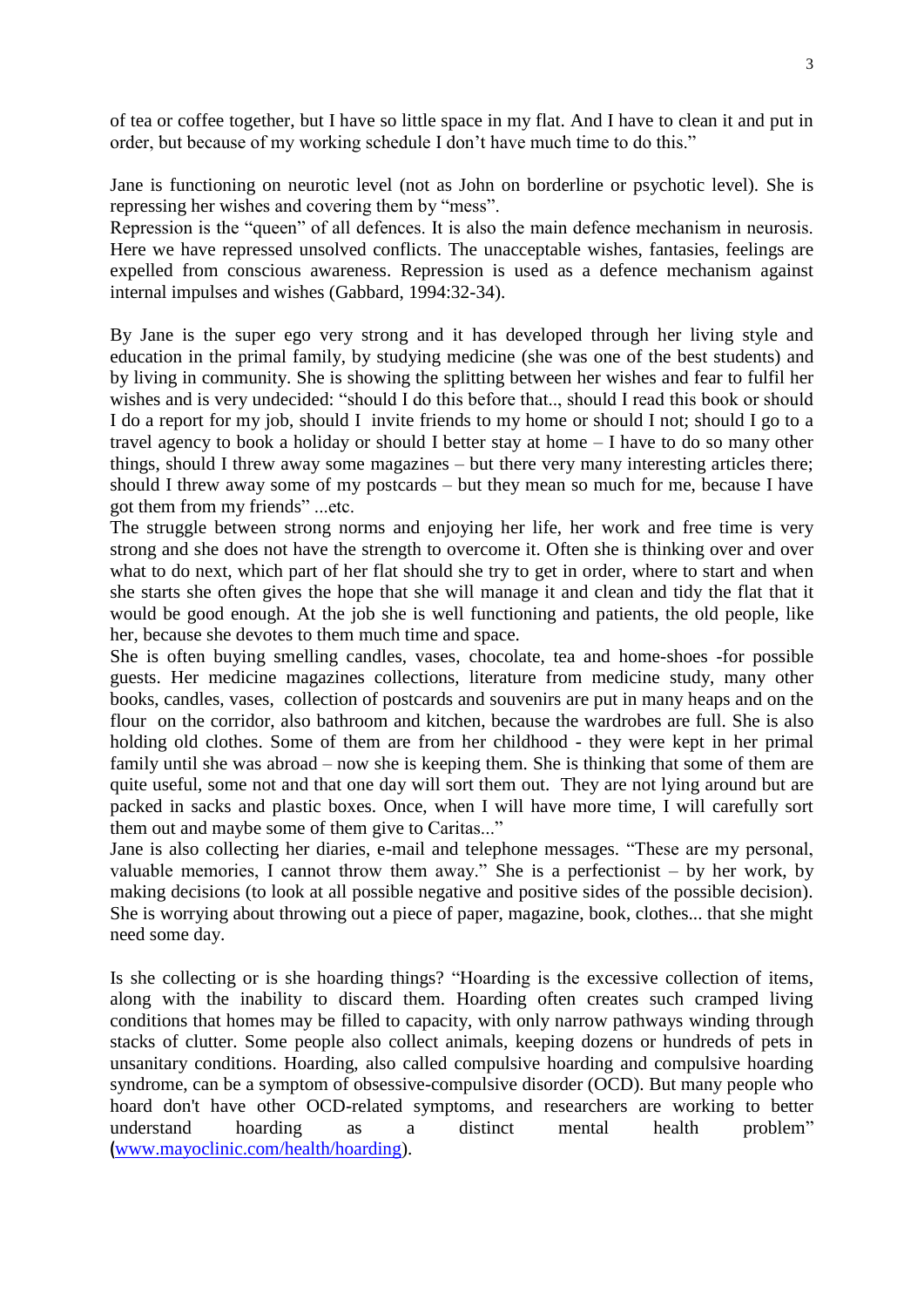"Hoarding affects emotions, thoughts and behavior. Signs and symptoms of hoarding may include:

- Cluttered living spaces;  $\bullet$
- Inability to discard items;
- Keeping stacks of newspapers, magazines or junk mail;
- Moving items from one pile to another, without discarding anything;  $\bullet$
- Acquiring unneeded or seemingly useless items, including trash;
- Difficulty managing daily activities, including procrastination and trouble making decisions
- Difficulty organizing items;
- Perfectionism;  $\bullet$
- Excessive attachment to possessions, and discomfort letting others touch or  $\bullet$
- borrow possessions;  $\bullet$
- Limited or no social interactions "

We can find that this description touches Jane in many points.

"People who engage in hoarding typically collect items because they believe these items will be needed or have value in the future. A person also may hoard items that he or she feels have important emotional significance - serving as a reminder of happier times, for example, or representing beloved people or pets. People who hoard may report feeling safer when surrounded by the things they collect". [\(http://www.ocfoundation.org/hoarding/effects](http://www.ocfoundation.org/hoarding/effects-family-society/how-compulsive-hoarding-affects-families.php)[family-society/how-compulsive-hoarding-affects-families.php.](http://www.ocfoundation.org/hoarding/effects-family-society/how-compulsive-hoarding-affects-families.php)) **(**[http://www.mayoclinic.com/health/hoarding\)](http://www.mayoclinic.com/health/hoarding).

**"**Hoarding is considered a type of obsessive-compulsive disorder (OCD). This behaviour, also called "pathological collecting," involves acquiring and saving many objects that may seem useless or of no value. It is not uncommon for people with hoarding OCD to completely fill their homes with clutter so that the living space is unusable. Early psychoanalysts considered hoarding a sign of "anal" character traits because of the withholding nature of the behaviour.

Hoarders seem to have a unique set of difficulties compared to others. They tend to be more perfectionistic and indecisive. They have more severe levels of OCD symptoms and more additional psychiatric disorders. Hoarders may be more likely to have saving and symmetry obsessions. The compulsions involve not only hoarding, but possibly ordering, counting, and repeating compulsions. Hoarders are more likely to have personality disorders, especially obsessive-compulsive personality disorder and avoidant personality disorder, a condition similar to social phobia. Not surprisingly, they are more likely to remain single. In addition, more hoarders have close relatives whom they also describe as pack rats. (M. Williams, Ph.D. Source: J Samuels, OJ Bienvenu, MA Riddle., 2000:517-528).

"Obsessive-Compulsive Disorder should not be confused with Obsessive-Compulsive Personality Disorder (OCPD), another disorder with a similar name. Although people with OCPD may also be obsessively concerned about cleanliness and order, the thoughts and behaviours do not cause them distress, thus OCPD is not considered an anxiety disorder. People with OCPD feel they do not have a problem, rather that everyone else should be as concerned about cleanliness and order as themselves.

OCD has been described as adaptive mechanism gone wrong. In other words, a behaviour that is good and might help the species survive has somehow become broken and taken to its extreme. For example, from an evolutionary perspective, it would be theoretically adaptive to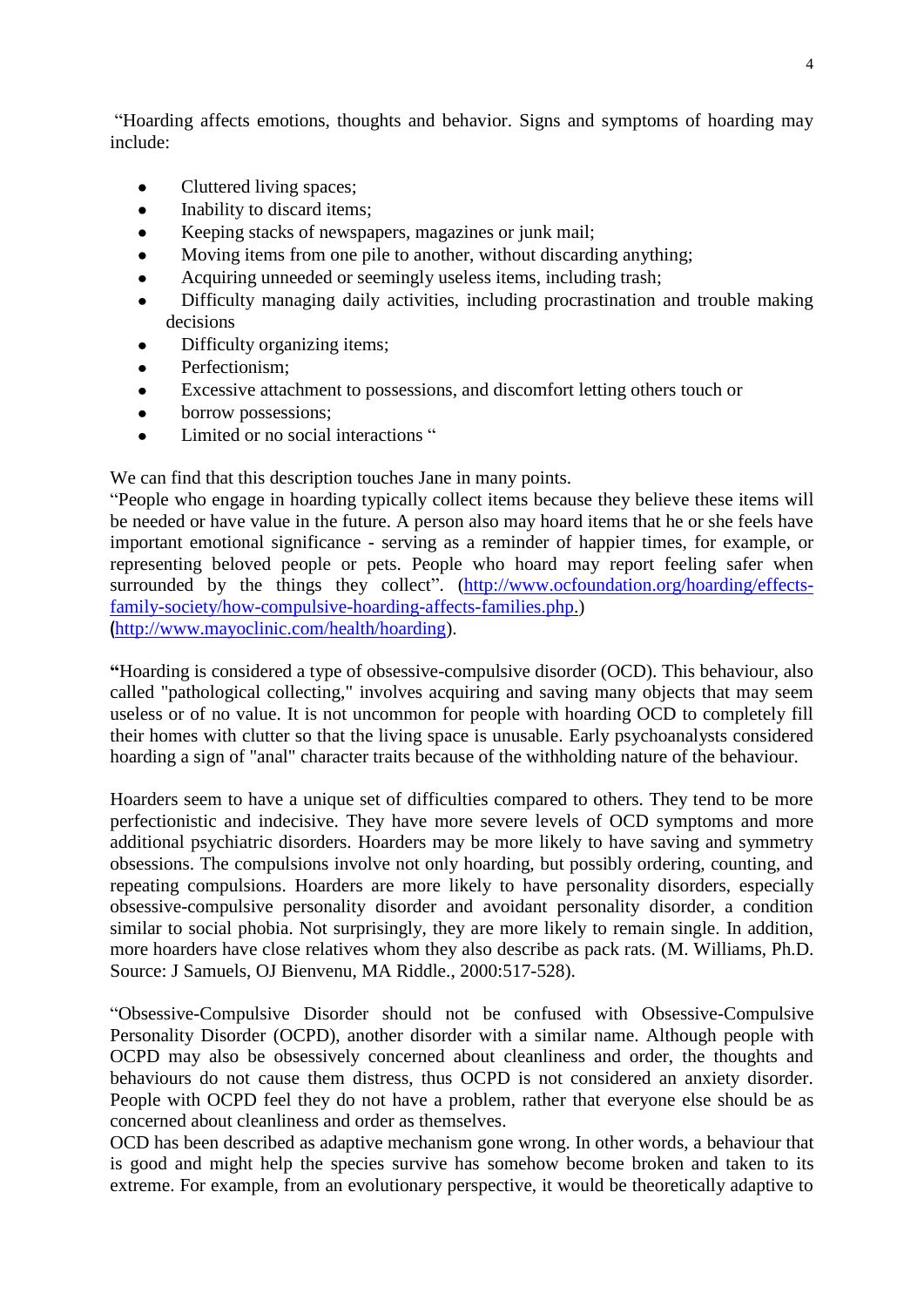avoid contact with disease-causing objects and other objects that had touched it. When taken to an extreme, this process may be called magical thinking or implausible beliefs about how contagions are spread. Examples may include an aversion toward sitting on a chair that someone else sat on, because that person had a stain on their clothing that "could have been blood." Contaminants that are perceived as changing or spreading may be sustained over a larger series of removals from the original object." (M. Williams, Ph.D. in Tolin, D.F.; Worhunsky, P.; Maltby, N., 2004: 193-205.)

"DSM-IV-TR defines OCPD as a pervasive pattern of preoccupation with orderliness, perfectionism, and mental and interpersonal control, at the expense of flexibility, openness, and efficiency, beginning by early adulthood and present in a variety of contexts.

Diagnostic criteria include four or more of the following characteristics:

1. Preoccupation with details, rules, lists, order, organization, or schedules to the extent that the major point of the activity is lost.

2. Perfectionism that interferes with task completion.

3. Excessive devotion to work and productivity to the exclusion of leisure activities and friendships.

4. Over-conscientiousness, scrupulousness, and inflexibility about matters of morality, ethics, or values.

5. Inability to discard worn-out or worthless objects even when they have no sentimental value.

6. Reluctance to delegate tasks or to work with others unless they submit exactly the individual's way of doing things.

7. A miserly spending style toward both self and others.

8. Rigidity and stubbornness.

Historically, OCPD has been referred to as "anal character" in psychoanalytic tradition.

Freud wrote in 1900 about OCPD which he referred to as the "anal retentive" or "anal character" type because of the sublimation of anal erotic impulses. He noted the combination of orderliness, parsimony and obstinacy. Orderliness is in connection with bodily cleanliness and over-conscientiousness. Parsimony is described in connection and tendency to be frugal and stingy. Obstinacy is evidenced in the tendency to be negativistic and defiant.

Abraham noticed that these individuals have great pleasure in indexing, ordering, arranging things symmetrically, compiling lists. There pleasure in planning can often surpass the activity itself. Abraham also noted their perseverance, but emphasized the unproductive nature of this traits as well the tendency to postpone every action. These individuals also my appear tidy and well organised, but this appearance only masks disarray. "(Abraham in Bartz, Kaplan, Hollander in O'Donohue, Fowler and Lilienfeld, 2007:327)

So what we can say are John and Jane, two different people, covering deep under their "mess?"

We can explain John's words "starving for love" as a call for safety and acceptance. He was not sufficient loved from the primal objects, especially from his mother. For him is never warm enough - so he is dressed so much. For him all things are important, they are for him objects and subjects which he needs for functioning. The mess is not disturbing him, but is giving him security and warmth. Therefore he is leaving them just lying around in his flat as they are. Under this "mess" and under all diagnoses that he has got is a lonely big, middle